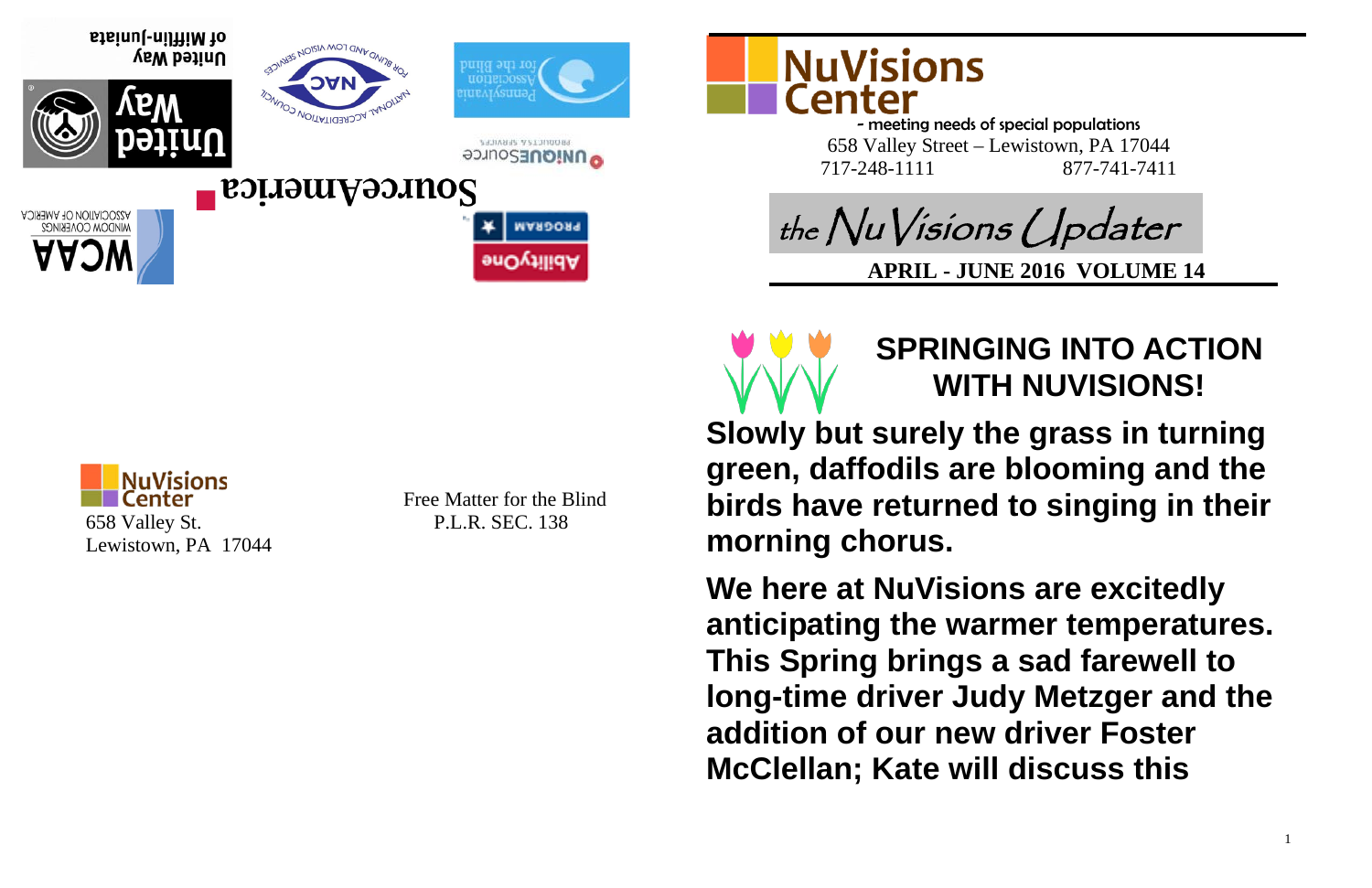**change in more detail in her article: "From Kate's Desk."**

**In other news: plans are in the works for our annual picnic – this year at Greenwood Furnace. Please make plans to attend! This year it will be held on Thursday June 30th. As always, it is rain or shine and the cost is \$3.00. Hope to see you there! For those who would like to know more information, a flyer with more information will be coming in a month or two, but you can always call the office and talk to Colette or Kate.** 

**Some of you are aware, but for those who do not know: Colette will be gone in early June, she will be gone from June 6-16. Annual Reviews and other home visits will be done, but maybe not as prompt as usual. We thank you for your patience in this matter.**

**It's spring fever. That is what the name of it is. And when you've got it, you want oh, you don't quite know what it is you** *do* **want, but it just fairly makes your heart ache, you want it so! ~Mark Twain**



**It was one of those March days when the sun shines hot and the wind blows cold: when it is summer in the light, and winter in the shade. ~Charles Dickens,** *Great Expectations*



**No matter how long the winter, spring is sure to follow. ~Proverb**

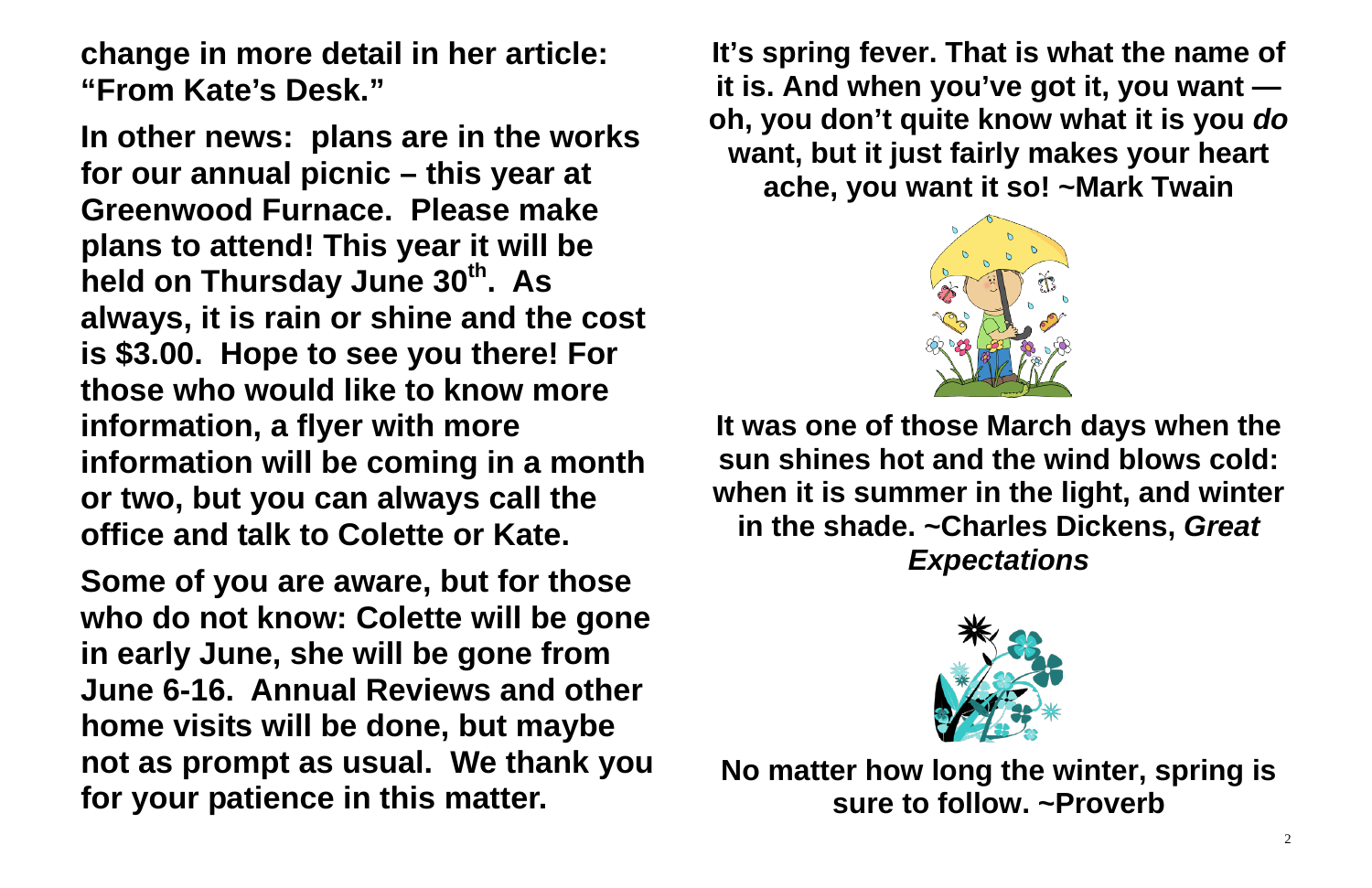**Nuvisions Office Will be closed on: Monday, May 30** 

**–**



**Memorial day**

# **SAY THANKS TO THE VET NEAR YOU!**



We have several customers who served our country with their service. One of those people is Eliud Gonzalez. He was recently sent a certificate from the the government honoring him for his service.

Eliud served in 1952 in the Korean War.

If you are a Veteran and have a story to share let us know! We would love to hear it. Your stories are interesting and we all appreciate what you have done for our country.

> We would love to hear your story!!!

### **FROM KATYE'S DESK:**

We often think of Spring as a time for new beginnings, and so it is here at NuVisions this year. As Colette mentioned, we have a new driver, Foster McClellan. He is a Lewistown native, who has returned home after retiring from a teaching career in the Northern York School District. He taught history at the high school levels. He is a Civil War buff; so, if you have any family members who were involved in that conflict, please share the stories with Foster. I am certain you will like him as you have other drivers both current and past.

Colette mentioned that Judy has retired. She hopes to be able to do a little fill-in driving in the future. But until then, we wish her the best and will miss her terribly. It was great to have had her here the last eight years!

Well, that's all for now. Enjoy Spring – get out into the fresh air – watch the flowers bloom.

THE PICNIC is coming in June and I sincerely hope you all make an effort to attend. It is always a fun time as well as educational. (Remember to bring a sweater just in case the park is cooler than town.) Do you recall the story of the country mouse and the city mouse? Let's make those characters our theme and you can dress up as either a city gal or guy or a country gal or guy. If you can't dress up, at least put on a name tag or a funny hat saying which one you are! LET'S HAVE A GOOD TIME! And this brings me to an issue I would like to address. Colette is spending more and more time calling you to ask if you are coming to either the Diabetic Group or Life Skills group meetings. It is actually your *responsibility to call us* and let us know if you are coming and if you need transportation. Our meetings are on Thursdays – diabetic group the 2nd Thursday of the month and life skills the last Thursday. She sends you a postcard before each meeting – so please use that as a reminder to call. Setting the drivers' routes is becoming more and more difficult when we have to wait until the morning of the meeting to finalize it.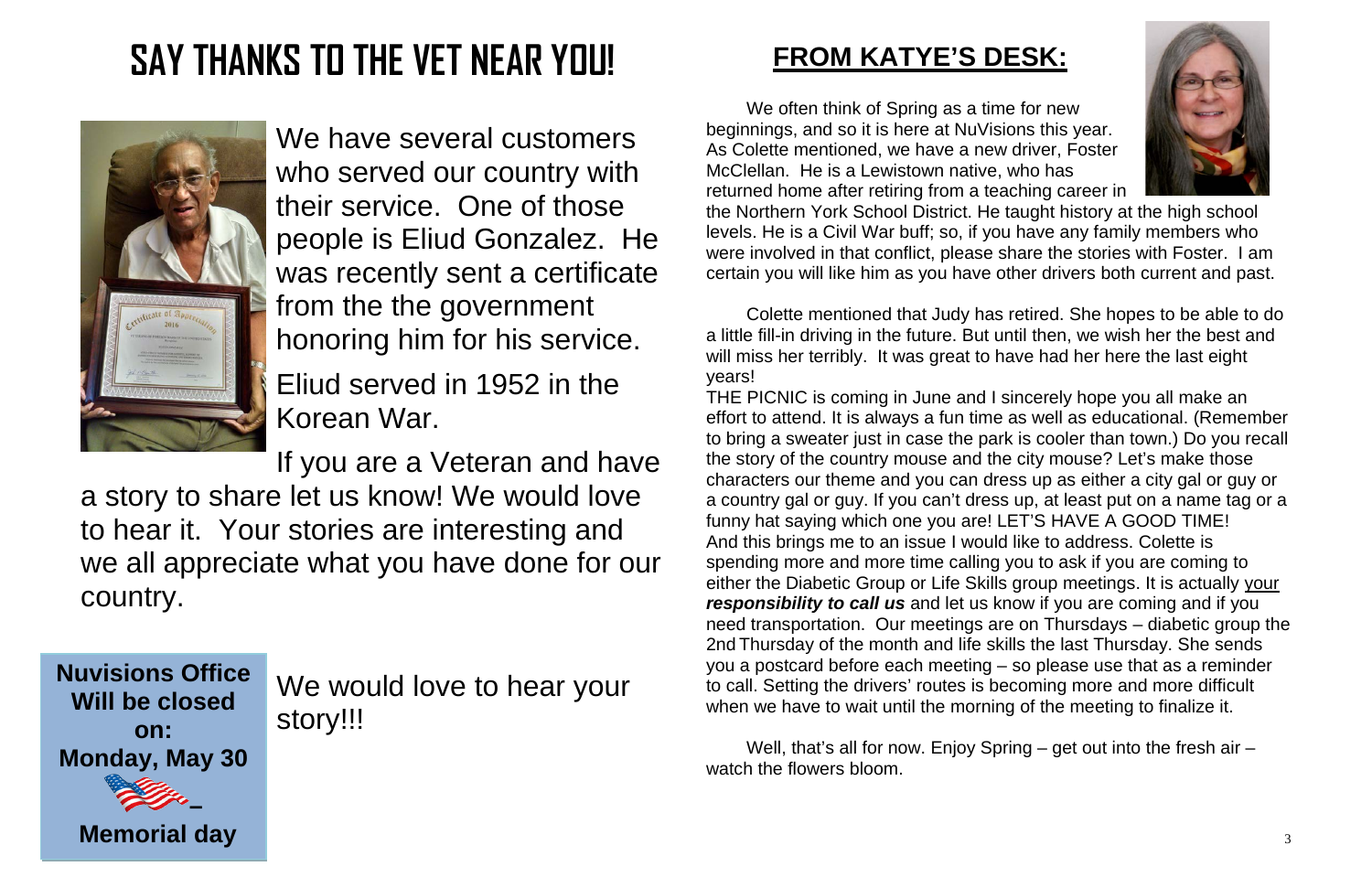### **INTERESTED IN TAKING A SURVEY?**

Alex Cohen a blind doctoral student in the marketing department at Drexel University in Philadelphia and is researching what involves creating a more inclusive shopping environment for the disabled community, and he has two new projects. They will be donating \$2.00 to a variety of different organizations benefiting the blind and vision impaired for each completed survey.

The first project examines the accessibility of sport team websites, and asks participants to visit the website of their favorite sport team then answer questions about this experience. The ultimate goal is to show that the blind and vision impaired are sport fans who are an underserved market which could increase if these websites were made to be more accessible. The following is a link to this survey:

[https://drexel.qualtrics.com/SE/?SID=SV\\_6Wf7ehxqweaLGm1](https://drexel.qualtrics.com/SE/?SID=SV_6Wf7ehxqweaLGm1)

The second research study examines the shopping experiences of the blind and vision impaired, and asks specifically about negative experiences that may or may not be attributable to their disability. Participants will be asked to briefly describe a recent bad shopping experience and then answer a few questions based on this experience. The following link is to the official research announcement.

Marketplace Experience Research Announcement

The following is a link to this survey: [https://drexel.qualtrics.com/SE/?SID=SV\\_9SMKqFC3ZBKHNwV](https://drexel.qualtrics.com/SE/?SID=SV_9SMKqFC3ZBKHNwV)

## **YOUTUBE CHANNELS YOU MAY WANT TO CHECK OUT:**

- **YESTERDAY'S WISHES**
	- **MOLLY BURK**
- **THE BLIND FILM CRITIC**
	-
	- **BREAKINGBLIND**
		- **JDOGNASIAN**
	- **CHATTYCHELBY**

**FASHIONEYESTA**

*(TO BE HONEST I WASN'T TOTALLY IMPRESSED BY JDOGNASIAN BUT YOU CAN MAKE YOUR OWN JUDGEMENT ON THAT*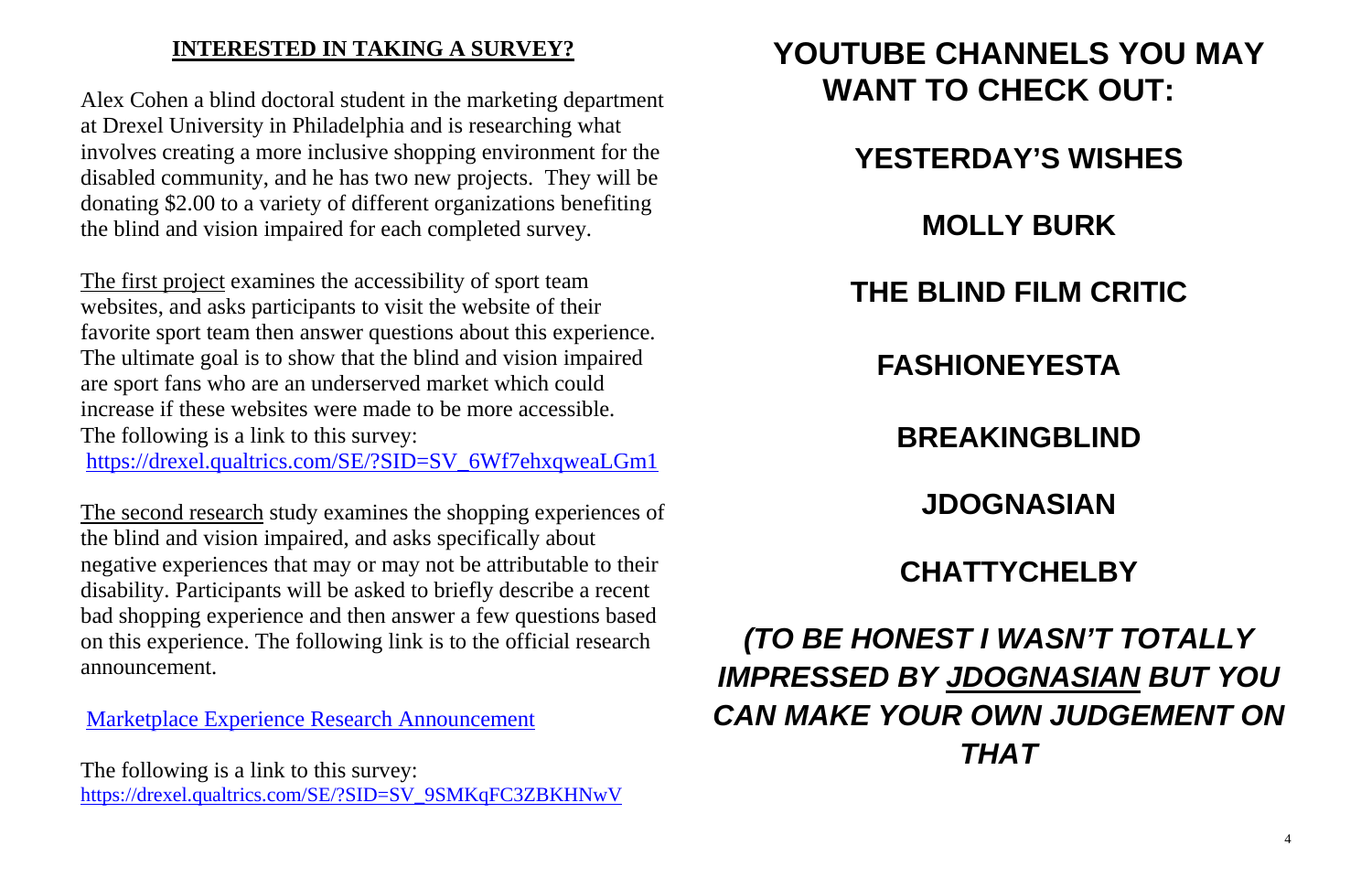### **YOU-TUBING IT**

I have been researching various topics lately for our life skills meetings; topics requested by you our customers. As I began searching for information on these various topics many times a YouTube site would come up. What an amazing resource YouTube can be?! I have found many people- "YouTubers" that have channels of their own and share a wealth of information to anyone interested in their particular bent. I have started subscribing to many of these YouTubers in the blind community. They share information on their story, their guide dog experiences, fashion and make-up tips for the visually impaired, tips on cooking, getting around town and selfadvocacy. I have shared their channels with some of you and will be happy to include their channel- names here as well. These folks are independent , successful and they have lived with their visual impairment with amazing adaptability. If you have access to the internet go to YouTube and check them out!

### **BIRTHDAYS! APRIL:**

Patricia Pearce 4/7 Barry Hetrick 4/11 Thelma Lauver 4/16 Ronald Hesser 4/30



**MAY**: Joanne Harlacher 5/1 .**JUNE:**

Frances Thompson 6/6 Kathryn Reiffanacht 6/6 Jessica Rhoades 6/7 Michael Rupert 6/8 Doris Stitt 6/9 Evelyn Wilde 6/11 Michael Woodring 6/11 Lois Jean Bishop 6/16 Lisa Palm 6/18 Lorma Moist 6/22 Margorie Snook 6/30



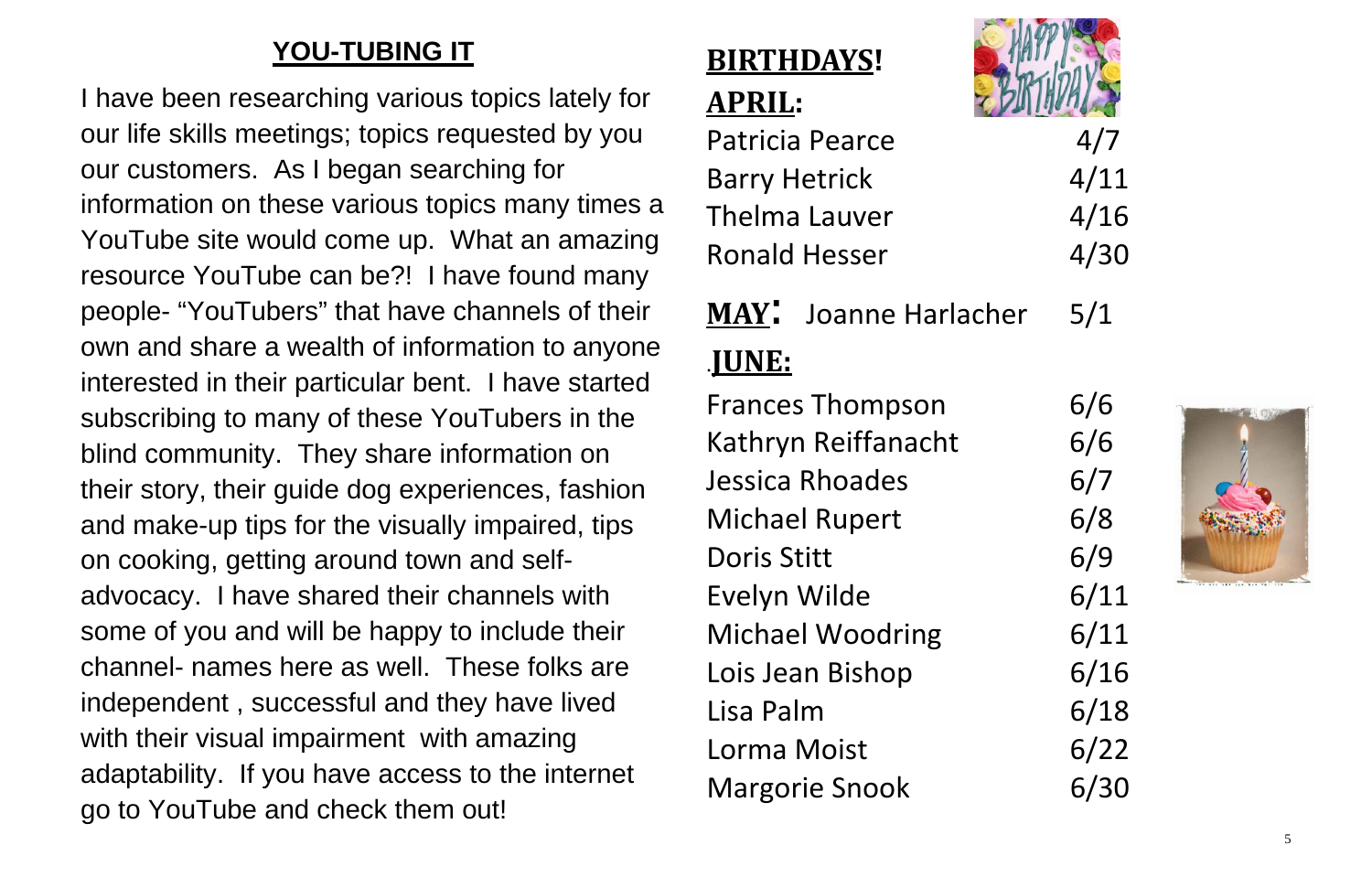6

April 28 May 26

### **LIFE SKILLS MEETINGS FOR 2016**



### **JUNE THURSDAY- 30-Picnic** July 28 August 25 September 29 October 27 November **NO MEETING December 15 Customer Dinner** May 12 JUNE 9 **JULY- NO MEETING** August 11 September 8 October 13 **NOV-DECEMBER – NO**

### **DIABETIC SUPPORT GROUP MEETINGS FOR 2016**



April 14

**MEETING**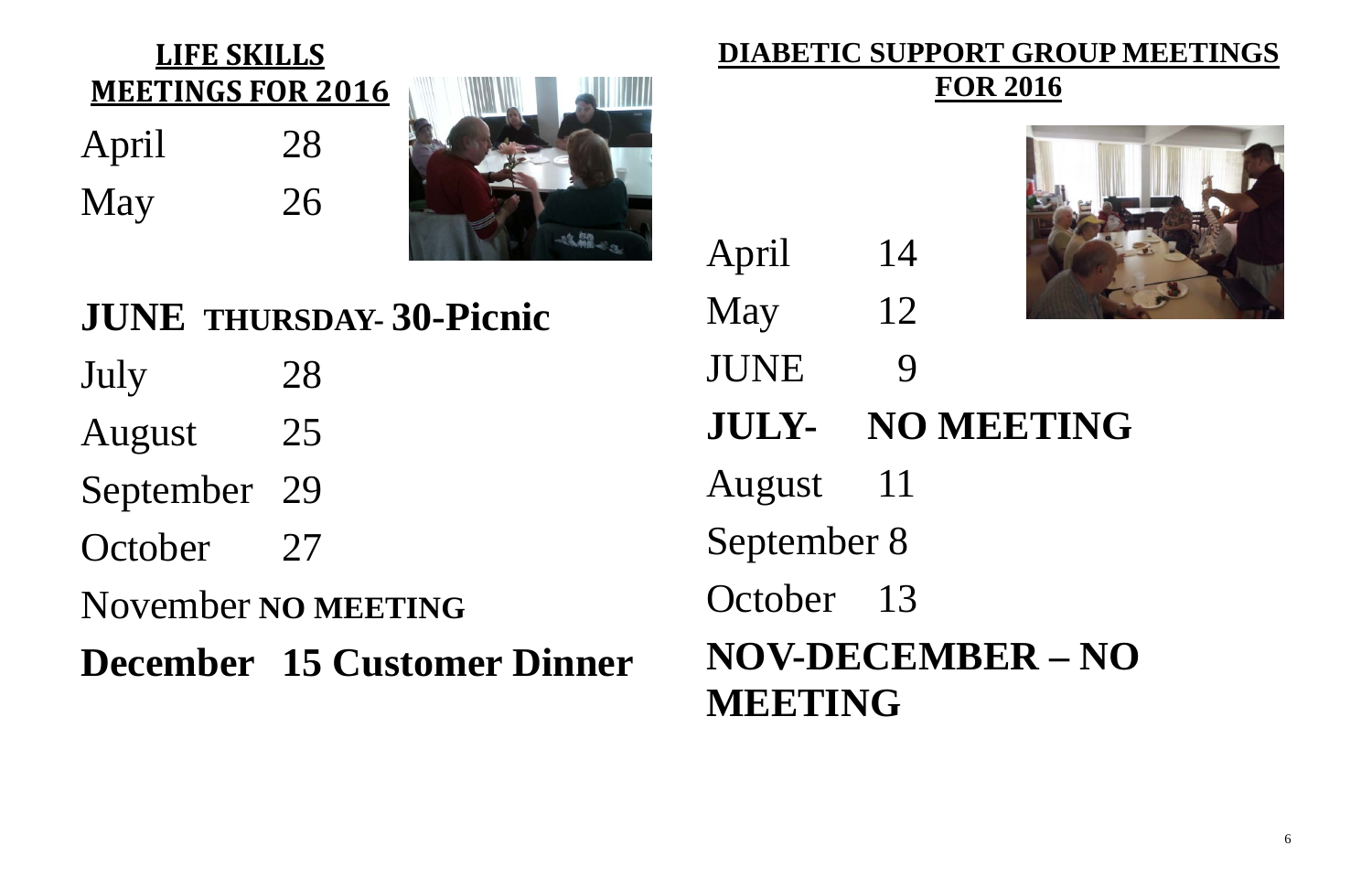# **S U M M ER P I C N I C**

JUNE 30, 2016 GREENWOOD FURNACE 10:30 A.M. TRANSPORTATION PROVIDED IF NEEDED BUT YOU NEED TO CALL THE OFFICE. \$3.00 A PERSON

GUESTS ARE WELCOME, BUT IF YOU ARE BRINGING THEM THEY MUST PROVIDE YOUR TRANSPORTATION.

COME FOR A GREAT TIME IN THE SUN (we hope)!







**WE MEET ON THE 2ND THURSDAY OF EVERY MONTH! CHECK US OUT!**